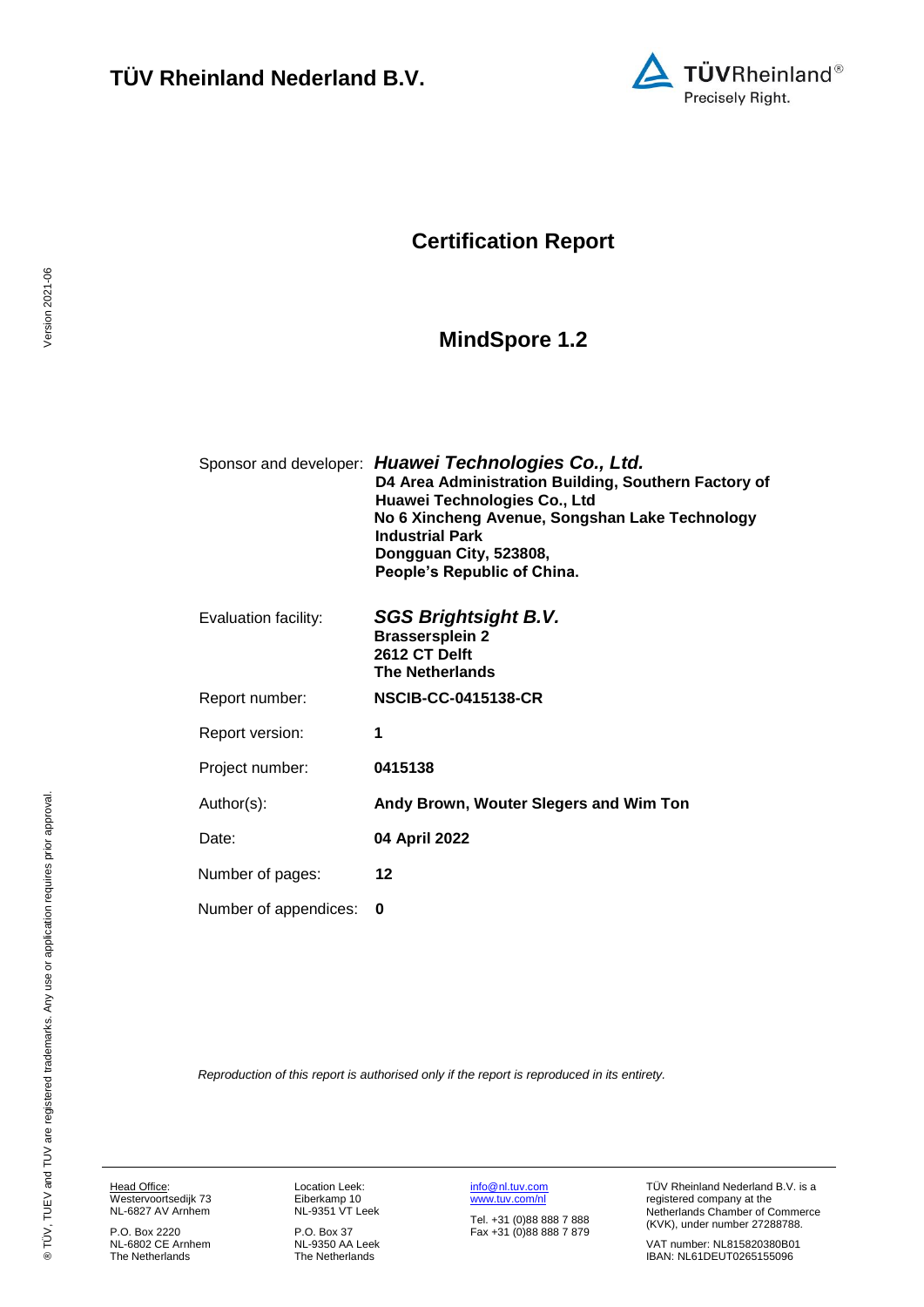

# **CONTENTS**

| <b>Foreword</b>                                                                                                                                          | $\mathbf 3$                                                            |
|----------------------------------------------------------------------------------------------------------------------------------------------------------|------------------------------------------------------------------------|
| <b>Recognition of the Certificate</b>                                                                                                                    | 4                                                                      |
| International recognition<br>European recognition                                                                                                        |                                                                        |
| <b>Executive Summary</b><br>$\mathbf 1$                                                                                                                  | 5                                                                      |
| <b>Certification Results</b><br>$\mathbf{2}$                                                                                                             | 7                                                                      |
| 2.1<br>Identification of Target of Evaluation<br>2.2<br><b>Security Policy</b><br>2.3<br>Assumptions and Clarification of Scope<br>2.3.1<br>Assumptions  | $\overline{7}$<br>$\boldsymbol{7}$<br>$\overline{7}$<br>$\overline{7}$ |
| 2.3.2<br>Clarification of scope                                                                                                                          | $\overline{7}$                                                         |
| Architectural Information<br>2.4<br>2.5<br>Documentation<br>2.6<br><b>IT Product Testing</b><br>2.6.1<br>Testing approach and depth                      | $\overline{7}$<br>8<br>$\,8\,$<br>$\boldsymbol{9}$                     |
| 2.6.2<br>Independent penetration testing                                                                                                                 | 9                                                                      |
| 2.6.3<br>Test configuration                                                                                                                              | $\boldsymbol{9}$                                                       |
| 2.6.4<br><b>Test results</b>                                                                                                                             | $\boldsymbol{9}$                                                       |
| 2.7<br><b>Reused Evaluation Results</b><br>2.8<br><b>Evaluated Configuration</b><br><b>Evaluation Results</b><br>2.9<br>2.10<br>Comments/Recommendations | 9<br>9<br>$\boldsymbol{9}$<br>10                                       |
| <b>Security Target</b><br>3                                                                                                                              | 11                                                                     |
| <b>Definitions</b><br>4                                                                                                                                  | 11                                                                     |
| 5<br><b>Bibliography</b>                                                                                                                                 | 12                                                                     |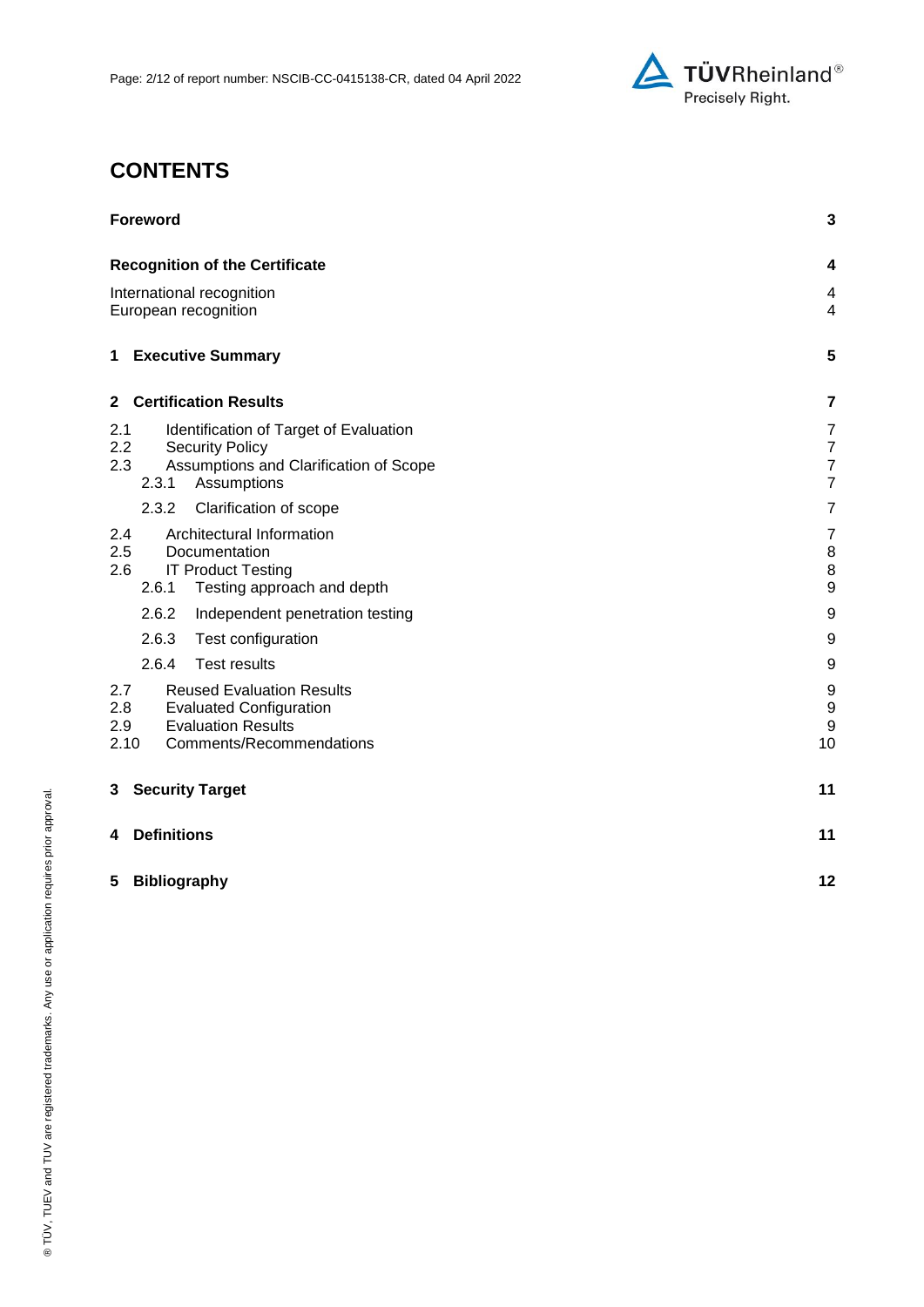

## **Foreword**

The Netherlands Scheme for Certification in the Area of IT Security (NSCIB) provides a third-party evaluation and certification service for determining the trustworthiness of Information Technology (IT) security products. Under this NSCIB, TÜV Rheinland Nederland B.V. has the task of issuing certificates for IT security products, as well as for protection profiles and sites.

Part of the procedure is the technical examination (evaluation) of the product, protection profile or site according to the Common Criteria assessment guidelines published by the NSCIB. Evaluations are performed by an IT Security Evaluation Facility (ITSEF) under the oversight of the NSCIB Certification Body, which is operated by TÜV Rheinland Nederland B.V. in cooperation with the Ministry of the Interior and Kingdom Relations.

An ITSEF in the Netherlands is a commercial facility that has been licensed by TÜV Rheinland Nederland B.V. to perform Common Criteria evaluations; a significant requirement for such a licence is accreditation to the requirements of ISO Standard 17025 "General requirements for the accreditation of calibration and testing laboratories".

By awarding a Common Criteria certificate, TÜV Rheinland Nederland B.V. asserts that the product or site complies with the security requirements specified in the associated (site) security target, or that the protection profile (PP) complies with the requirements for PP evaluation specified in the Common Criteria for Information Security Evaluation. A (site) security target is a requirements specification document that defines the scope of the evaluation activities.

The consumer should review the (site) security target or protection profile, in addition to this certification report, to gain an understanding of any assumptions made during the evaluation, the IT product's intended environment, its security requirements, and the level of confidence (i.e., the evaluation assurance level) that the product or site satisfies the security requirements stated in the (site) security target.

Reproduction of this report is authorised only if the report is reproduced in its entirety.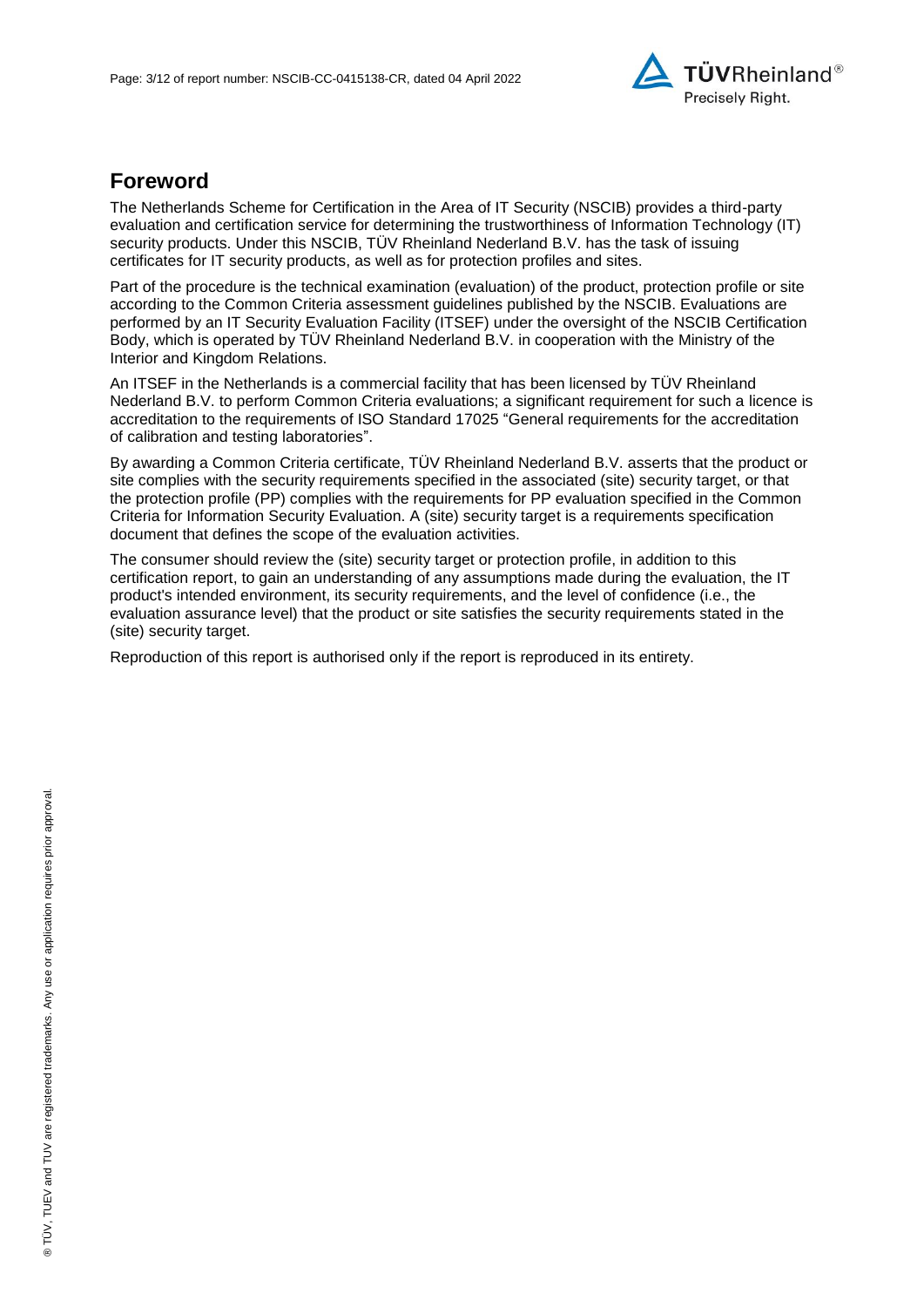

## **Recognition of the Certificate**

The presence of the Common Criteria Recognition Arrangement (CCRA) and the SOG-IS logos on the certificate indicates that this certificate is issued in accordance with the provisions of the CCRA and the SOG-IS Mutual Recognition Agreement (SOG-IS MRA) and will be recognised by the participating nations.

### **International recognition**

The CCRA was signed by the Netherlands in May 2000 and provides mutual recognition of certificates based on the Common Criteria (CC). Since September 2014 the CCRA has been updated to provide mutual recognition of certificates based on cPPs (exact use) or STs with evaluation assurance components up to and including EAL2+ALC\_FLR.

For details of the current list of signatory nations and approved certification schemes, see [http://www.commoncriteriaportal.org.](http://www.commoncriteriaportal.org/)

#### **European recognition**

The SOG-IS MRA Version 3, effective since April 2010, provides mutual recognition in Europe of Common Criteria and ITSEC certificates at a basic evaluation level for all products. A higher recognition level for evaluation levels beyond EAL4 (respectively E3-basic) is provided for products related to specific technical domains. This agreement was signed initially by Finland, France, Germany, The Netherlands, Norway, Spain, Sweden and the United Kingdom. Italy joined the SOG-IS MRA in December 2010.

For details of the current list of signatory nations, approved certification schemes and the list of technical domains for which the higher recognition applies, see [https://www.sogis.eu.](https://www.sogis.eu/)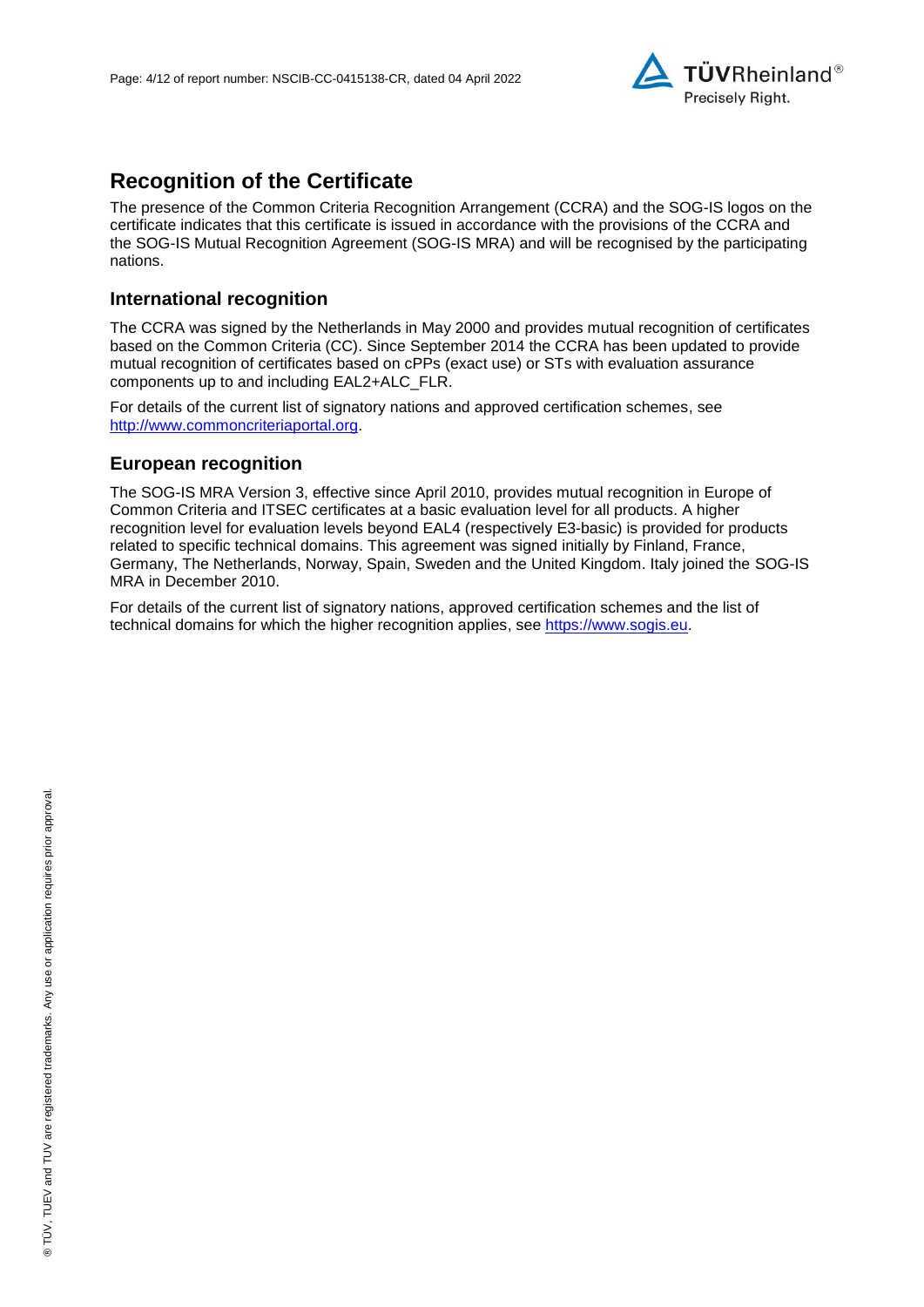

## **1 Executive Summary**

<span id="page-4-0"></span>This Certification Report states the outcome of the Common Criteria security evaluation of the [MindSpore 1.2.](#page-0-3) The developer of the [MindSpore 1.2](#page-0-3) is [Huawei Technologies Co., Ltd.](#page-0-4) located in Dongguan City, People's Republic of China and they also act as the sponsor of the evaluation and certification. A Certification Report is intended to assist prospective consumers when judging the suitability of the IT security properties of the product for their particular requirements.

The TOE is an open source deep learning training/inference framework software developed by Huawei. It will be referred to as the TOE throughout this document.

MindSpore is provided as a library that is used by AI Application developers to provide AI services.

In the evaluated configuration, an AI Application developer will use MindSpore-MindSpore along with the MindSpore-MindArmour library to improve the generated AI Application deep learning models into a protected model or to attack the original model in the field of Computer Vision. The security functionality allows for evaluation and comparison of the robustness of models, leading to model design improvements; it is therefore an important part of the security functionality.



*Model hardening use case included in [ST] scope*





Out of scope is the creation of AI Applications that define and train a deep learning model using a training dataset and MindSpore. Also out of scope is the creation of AI Applications that use trained models and MindSpore to conduct inference of samples.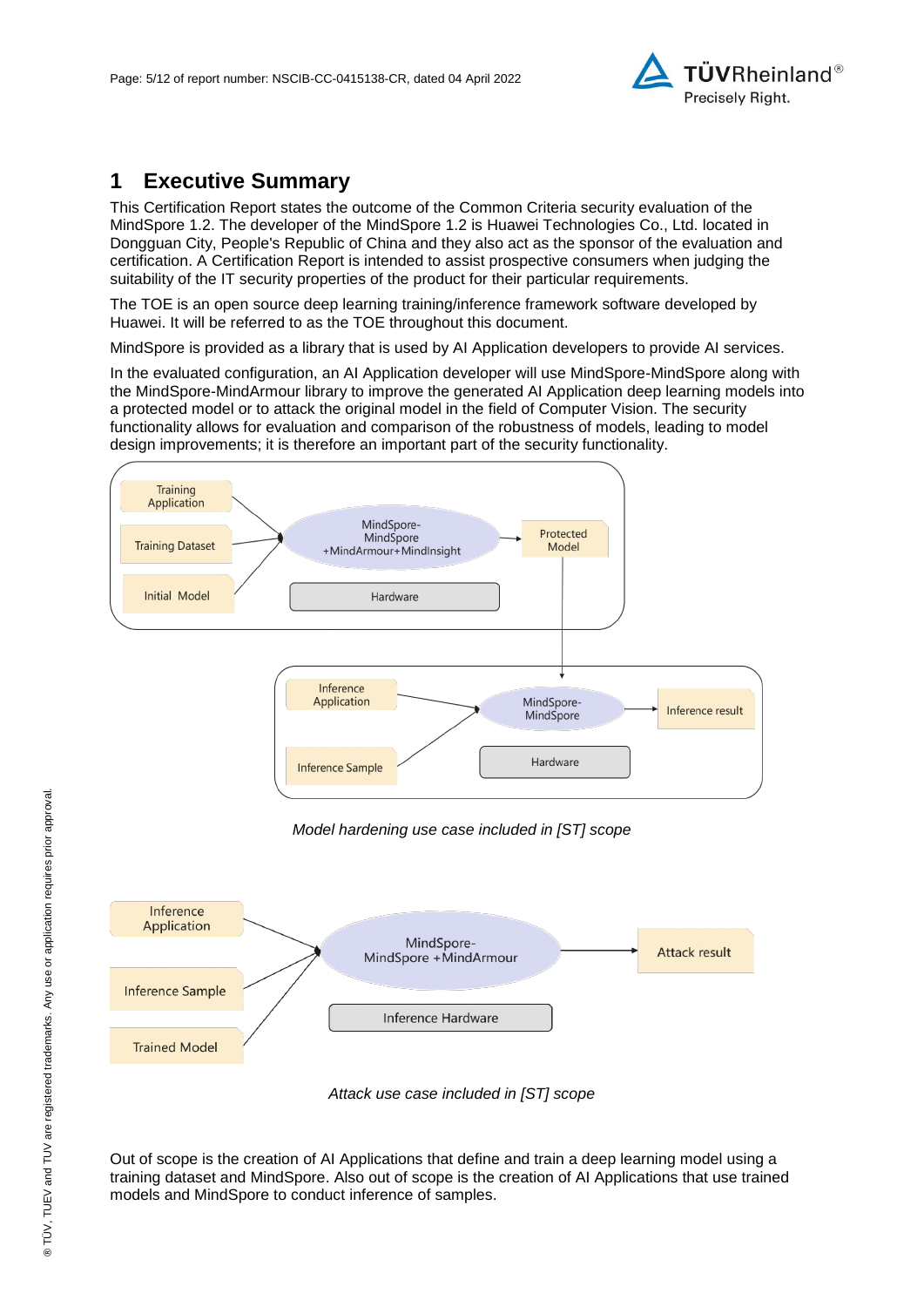

The TOE has been evaluated by SGS Brightsight B.V. located in Delft, The Netherlands. The evaluation was completed on 04 April 2022 with the approval of the ETR. The certification procedure has been conducted in accordance with the provisions of the Netherlands Scheme for Certification in the Area of IT Security *[NSCIB]*.

The scope of the evaluation is defined by the security target *[ST]*, which identifies assumptions made during the evaluation, the intended environment for the [MindSpore 1.2,](#page-0-3) the security requirements, and the level of confidence (evaluation assurance level) at which the product is intended to satisfy the security requirements. Consumers of the [MindSpore 1.2](#page-0-3) are advised to verify that their own environment is consistent with the security target, and to give due consideration to the comments, observations and recommendations in this certification report.

<span id="page-5-0"></span>The results documented in the evaluation technical report *[ETR]* <sup>1</sup> for this product provide sufficient evidence that the TOE meets the EAL2: augmented (EA[L2+](#page-5-0)) assurance requirements for the evaluated security functionality. This assurance level is augmented with ALC\_FLR.2 (Flaw reporting procedures).

<span id="page-5-1"></span>The evaluation was conducted using the Common Methodology for Information Technology Security Evaluation, Version 3.1 Revision 5 *[CEM]* for conformance to the Common Criteria for Information Technology Security Evaluation, Version 3.1 Revision [5](#page-5-1) *[CC]* (Parts I, II and III).

TÜV Rheinland Nederland B.V., as the NSCIB Certification Body, declares that the evaluation meets all the conditions for international recognition of Common Criteria Certificates and that the product will be listed on the NSCIB Certified Products list. Note that the certification results apply only to the specific version of the product as evaluated.

l

<sup>1</sup> The Evaluation Technical Report contains information proprietary to the developer and/or the evaluator, and is not available for public review.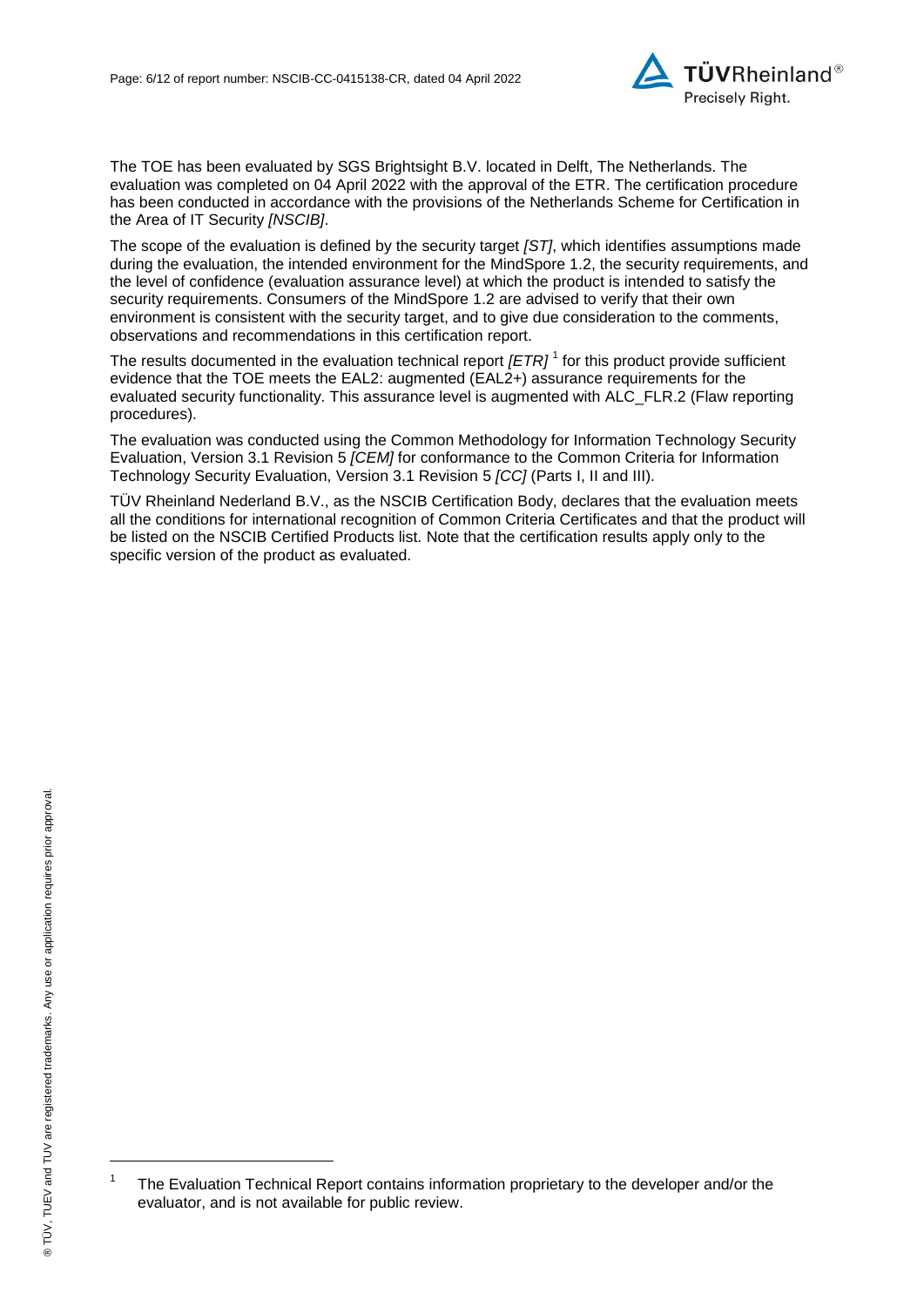

## **2 Certification Results**

## *2.1 Identification of Target of Evaluation*

The Target of Evaluation (TOE) for this evaluation is the [MindSpore 1.2](#page-0-3) from [Huawei Technologies](#page-0-4)  [Co., Ltd.](#page-0-4) located in [Dongguan City, People's Republic of China.](#page-4-0)

The TOE is comprised of the following main components:

| <b>Delivery</b><br>item type | <b>Identifier</b> | <b>Version</b> |
|------------------------------|-------------------|----------------|
| Software                     | MindSpore         | 1.2.0          |
|                              | MindArmour        | 1.2.1          |
|                              | MindInsight       | 1.2.0          |

To ensure secure usage a set of guidance documents is provided, together with the [MindSpore 1.2.](#page-0-3) For details, 2.5 "Documentation" of this report.

## *2.2 Security Policy*

The TOE provides the following security functionalities:

- Generation of adversarial samples
- Hardening of inference model against adversarial samples.

### *2.3 Assumptions and Clarification of Scope*

#### **2.3.1 Assumptions**

The assumptions defined in the Security Target are not covered by the TOE itself. These aspects lead to specific Security Objectives to be fulfilled by the TOE-Environment. For detailed information on the security objectives that must be fulfilled by the TOE environment, see section 4.2 of the *[ST]*.

#### **2.3.2 Clarification of scope**

The evaluation did not reveal any threats to the TOE that are not countered by the evaluated security functions of the product.

### *2.4 Architectural Information*

The logical architecture, originating from the Security Target [ST] of the TOE can be depicted as follows: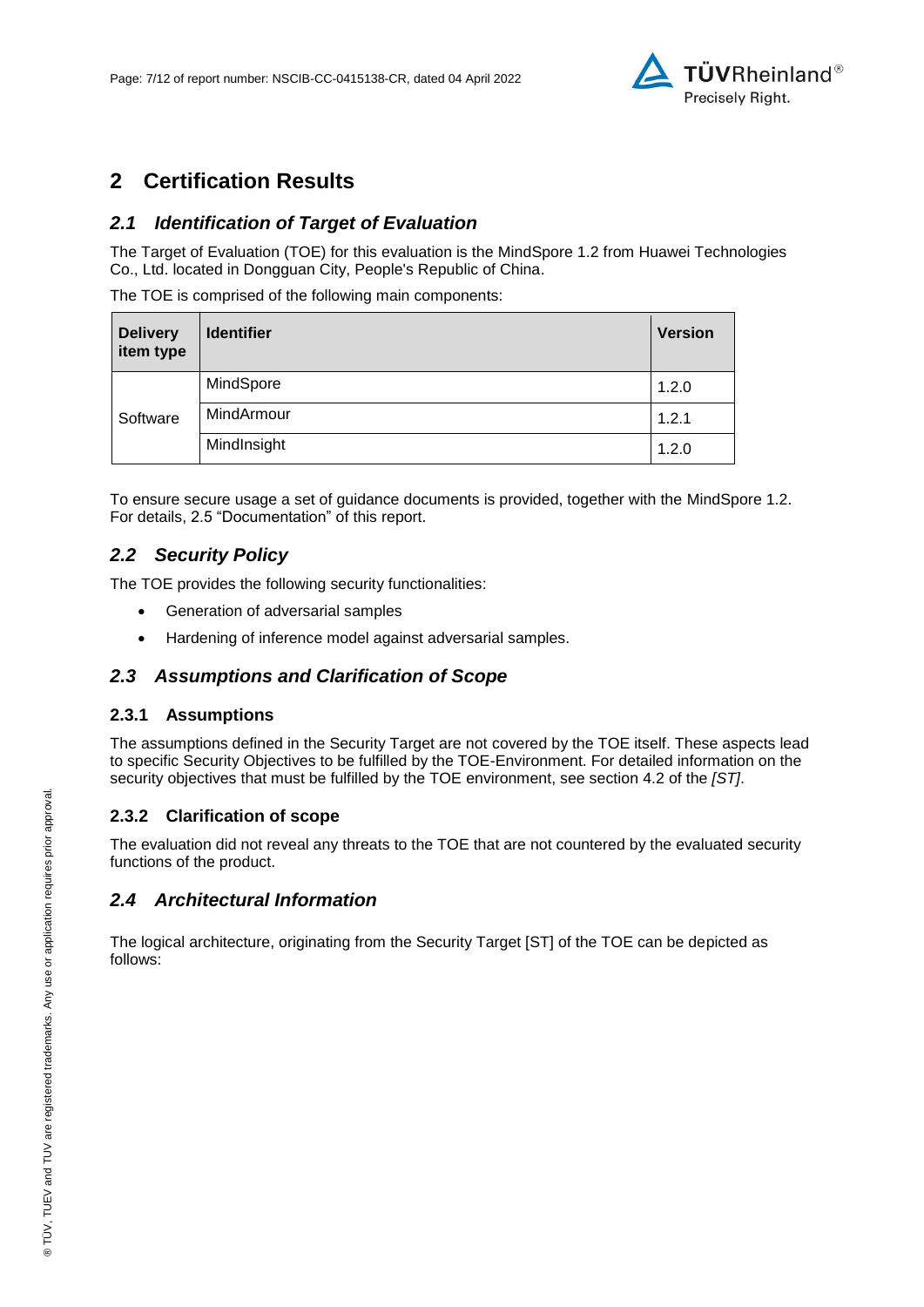



*Logical architecture of the TOE.*

The TOE is purely a software TOE. The whole framework is labelled as MindSpore 1.2, comprised of the following components:

- MindSpore 1.2.0
- MindArmour 1.2.1
- MindInsight 1.2.0

The software components are used together to generate, attack, defend and apply inference to computer vision deep learning models.

### *2.5 Documentation*

The following documentation is provided with the product by the developer to the customer:

| <b>Identifier</b>                                           | <b>Version</b> |
|-------------------------------------------------------------|----------------|
| MindSpore Interfaces Specification Release r1.2.pdf<br>1.2  |                |
| 1.2<br>MindArmour Interfaces Specification Release r1.2.pdf |                |
| MindInsight Interfaces Specification Release r1.2.pdf       | 1.2            |
| CC MindSpore 1.2-AGD_PRE _V0.8.pdf<br>0.8                   |                |
| CC MindSpore 1.2-AGD_OPE _V0.8.pdf                          | 0.8            |

## *2.6 IT Product Testing*

Testing (depth, coverage, functional tests, independent testing): The evaluators examined the developer's testing activities documentation and verified that the developer has met their testing responsibilities.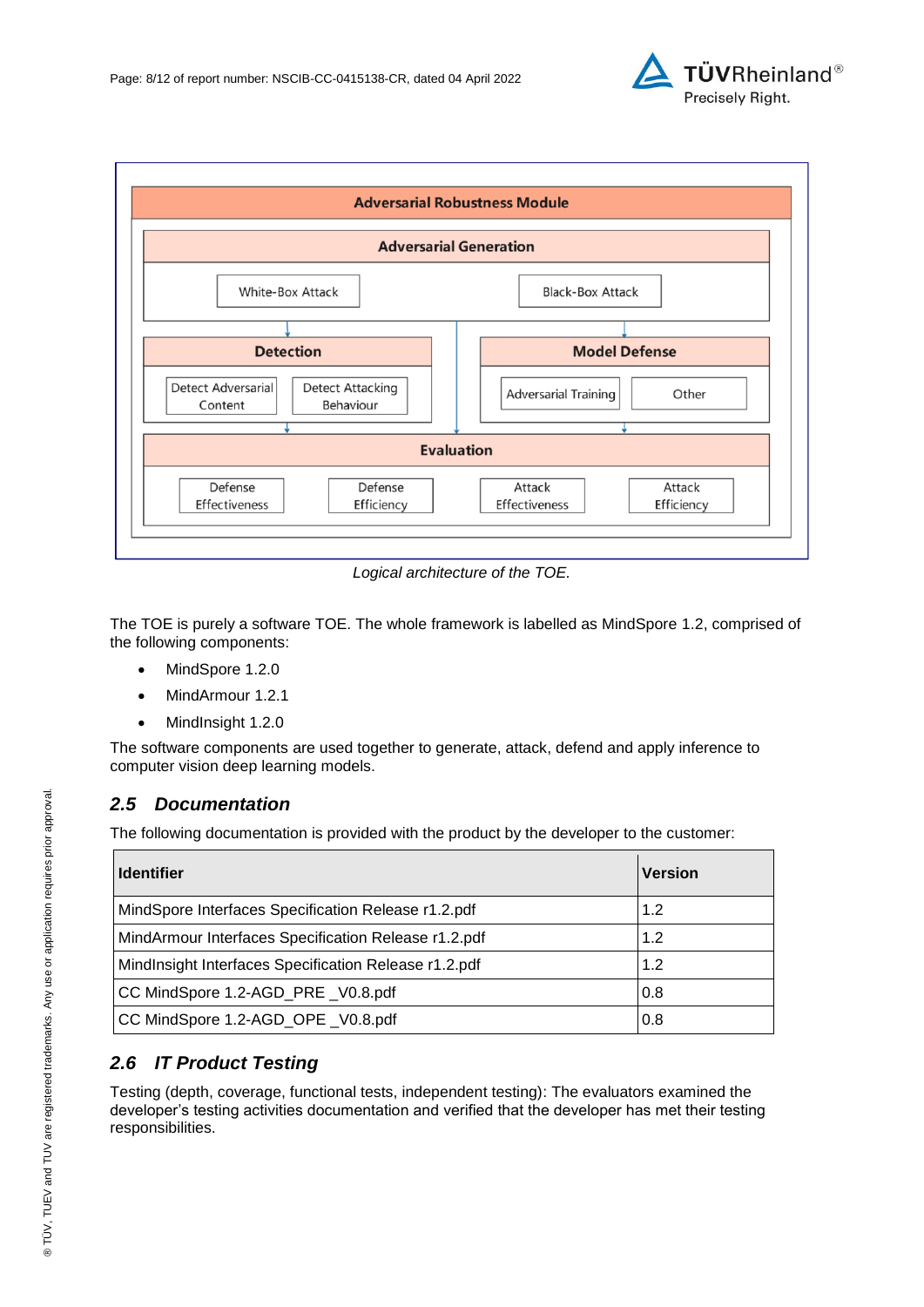

#### **2.6.1 Testing approach and depth**

The developer created test cases intended to fully test the TSF related to each SFR, plus test cases intended to test the TSFI APIs.

In order to perform the testing described above, the developer prepared a complete set of scripts to run each test case plus the necessary scripts to satisfy the pre-conditions and/or ordering dependencies.

The evaluator repeated all the developer test cases.

The evaluator created an additional test case test intended to verify the version of the TOE, and additional test cases intended to further test the accuracy of the adversarial samples created by the TOE on other AI models.

#### **2.6.2 Independent penetration testing**

The penetration test was focused on testing the TOE protected models against adversarial samples created by other AI frameworks.

The total test effort expended by the evaluators was 6 weeks. During that test campaign, 100% of the total time was spent on logical tests.

#### **2.6.3 Test configuration**

The evaluator tested the TOE in the following configuration: MindSpore v1.2.

This is one of the configurations stated in the *[ST],* and representative of all configurations. Mindspore components are not dependent on platform architecture. The different architecture packages stated in the *[ST]* are the result of the installers adapted to different platform architecture. The function of the TOE is not impacted in the adaptation.

#### **2.6.4 Test results**

The testing activities, including configurations, procedures, test cases, expected results and observed results are summarised in the *[ETR]*, with references to the documents containing the full details.

The developer's tests and the independent functional tests produced the expected results, giving assurance that the TOE behaves as specified in its *[ST]* and functional specification.

No exploitable vulnerabilities were found with the independent penetration tests.

The algorithmic security level of cryptographic functionality has not been rated in this certification process, but the current consensus on the algorithmic security level in the open domain, i.e., from the current best cryptanalytic attacks published, has been taken into account.

### *2.7 Reused Evaluation Results*

There is no reuse of evaluation results in this certification.

#### *2.8 Evaluated Configuration*

The TOE is defined uniquely by its name and version number [MindSpore 1.2.](#page-0-3)

#### *2.9 Evaluation Results*

The evaluation lab documented their evaluation results in the *[ETR]*, which references an ASE Intermediate Report and other evaluator documents.

The verdict of each claimed assurance requirement is "**Pass**".

Based on the above evaluation results the evaluation lab concluded the [MindSpore 1.2,](#page-0-3) to be **CC Part 2 conformant, CC Part 3 conformant**, and to meet the requirements of **EAL [2](#page-5-0) augmented with ALC\_FLR.2** .

This implies that the product satisfies the security requirements specified in Security Target *[ST]*.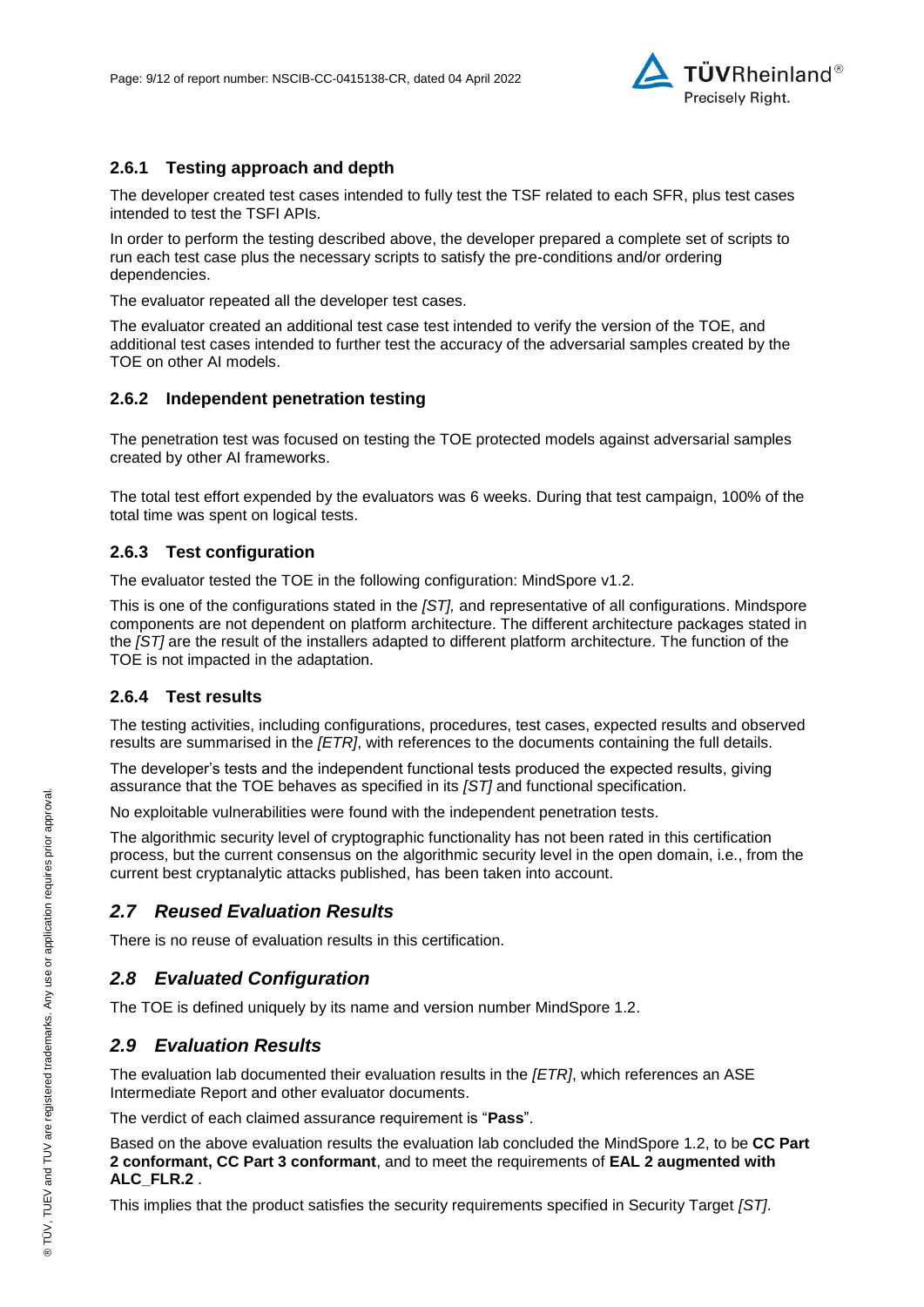

### *2.10 Comments/Recommendations*

The user guidance as outlined in section 2.5 "Documentation" contains necessary information about the usage of the TOE.

In addition, all aspects of assumptions, threats and policies as outlined in the Security Target not covered by the TOE itself must be fulfilled by the operational environment of the TOE.

The customer or user of the product shall consider the results of the certification within his system risk management process. For the evolution of attack methods and techniques to be covered, the customer should define the period of time until a re-assessment for the TOE is required and thus requested from the sponsor of the certificate.

The strength of the cryptographic algorithms and protocols was not rated in the course of this evaluation. This specifically applies to the following proprietary or non-standard algorithms, protocols and implementations: None.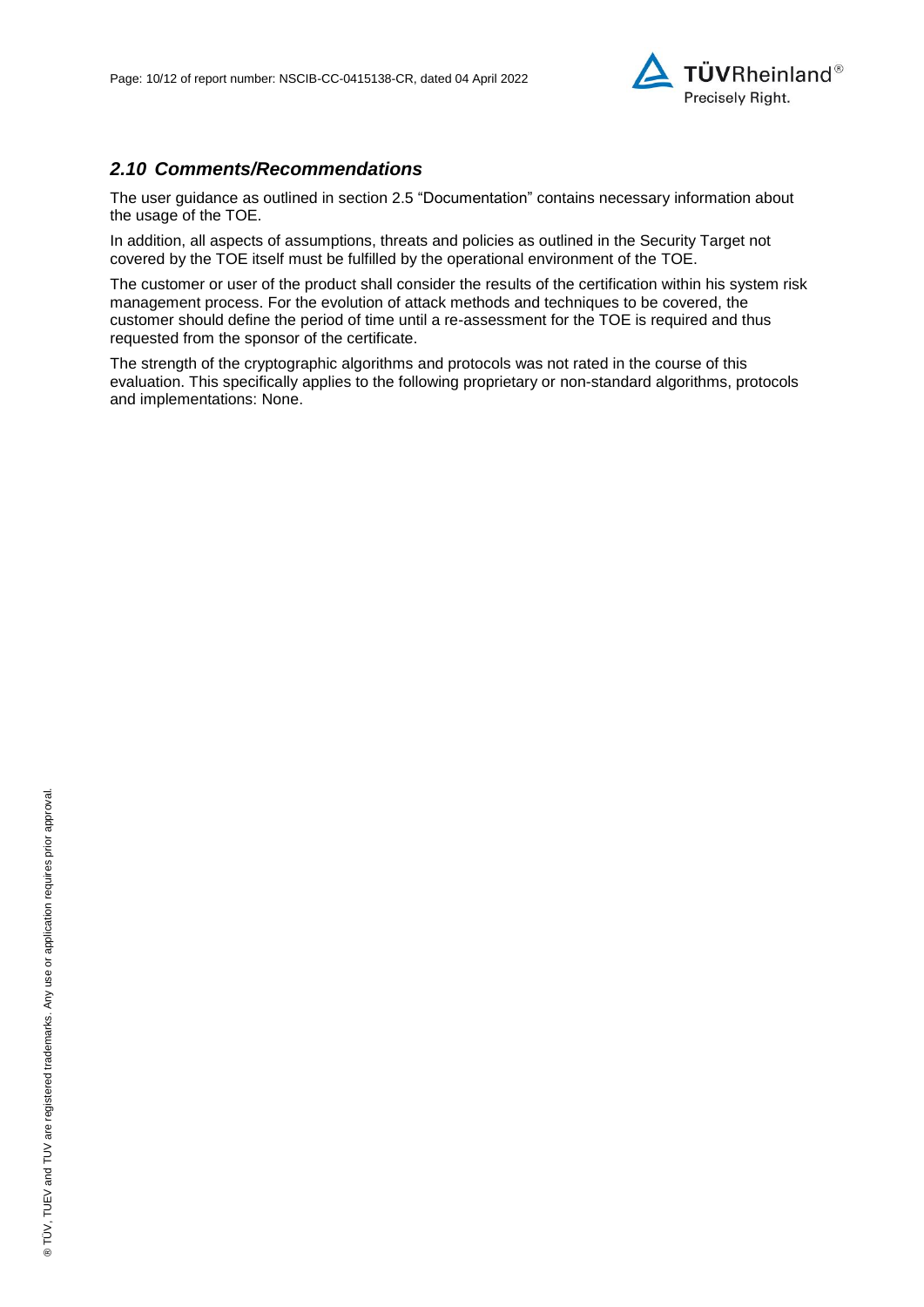

# **3 Security Target**

The [MindSpore 1.2 Security Target, version 1.3.6, 01 April 2022](#page-11-0) *[ST]* is included here by reference.

# **4 Definitions**

This list of acronyms and definitions contains elements that are not already defined by the CC or CEM:

| Al           | Artificial Intelligence                                         |
|--------------|-----------------------------------------------------------------|
| IT           | Information Technology                                          |
| <b>ITSEF</b> | <b>IT Security Evaluation Facility</b>                          |
| JIL          | Joint Interpretation Library                                    |
| <b>NSCIB</b> | Netherlands Scheme for Certification in the area of IT Security |
| <b>PP</b>    | <b>Protection Profile</b>                                       |
| <b>TOE</b>   | <b>Target of Evaluation</b>                                     |